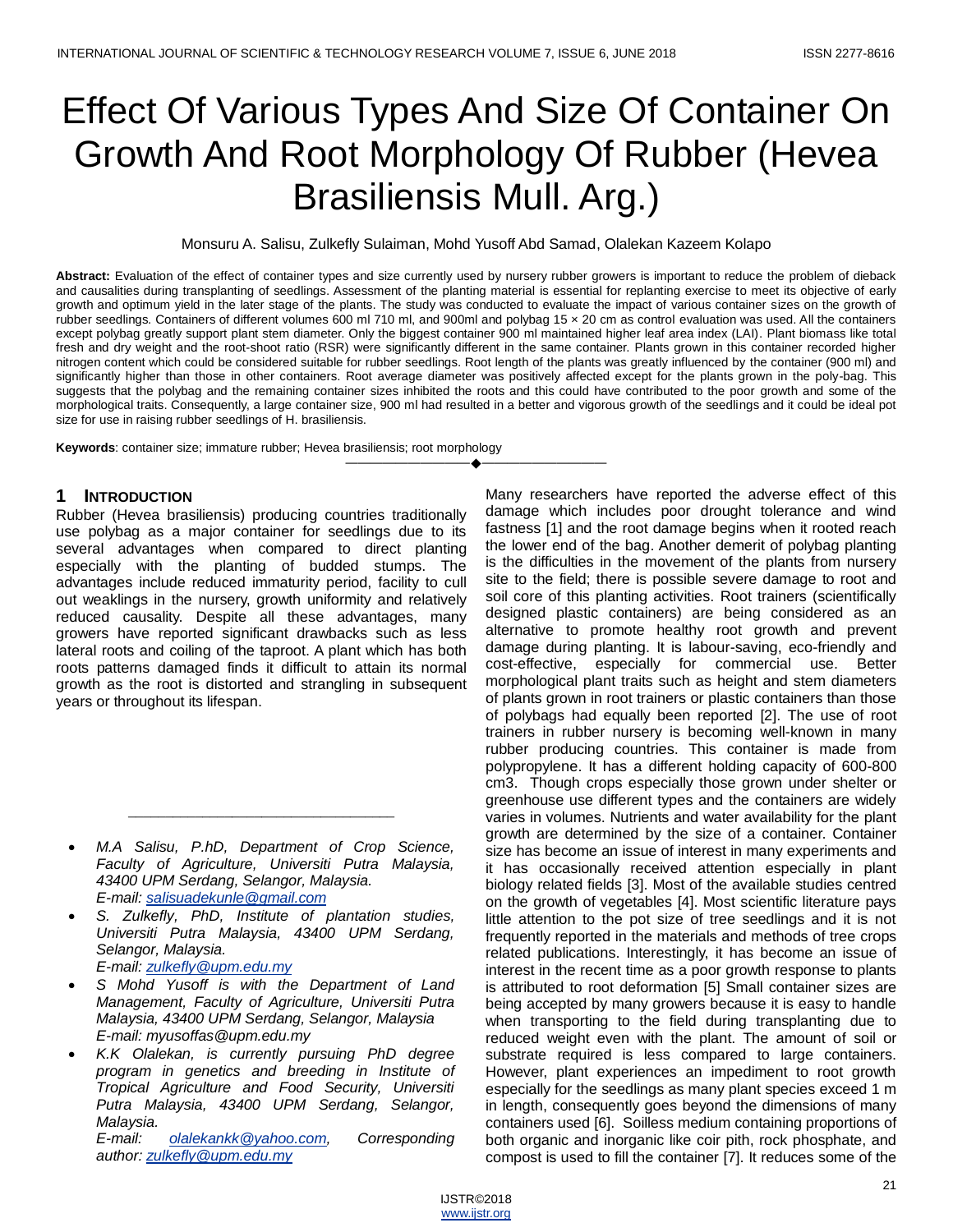problems like pests and diseases associated with the use of soil and reduced use of soil fumigants is equally possible [8]. Air contact of the root tips, self-pruning, and well- aerated of this planting medium helps the plants to experience little stress and these subsequently leads to the emergence of a significant quantity of well-develop lateral roots without deformation as previously reported when the plants are grown in polybags [9]. Due to its different advantages in rubber nursery, it may possibly be the best choice of rubber seedlings planting materials in years to come [10]. The objective of this study is to evaluate the effect of different sizes of container on morphological traits of Hevea seedlings and to determine the container which relatively shows a better support for plant growth.

## **2 MATERIALS AND METHODS**

#### **2.1 Root trainers, planting materials and treatments**

Four container sizes were evaluated with immature rubber in this experiment comprises of a newly modified container similar to the commercial plastic container "root trainer" used for rubber seedlings. The plastic was locally sourced and generally known as plastic bottle water painted in a black colour to reduce effect of sunlight. It is 900 ml in volume, 40 cm length and 80 mm. The second size is a container with 710 ml, 30 cm, 60 mm. The third container was a commercially designed root trainer which has 600ml volume, 26 cm length and 74 mm. It is a black plastic container with straight ridge downward of different circumferences. The shapes of the containers were similar with a rounded hole at the end to allow air and water drainage. A Polybag size  $15 \times 20$  cm and  $4.5$  kg of Oxisol soil was filled per poly-bag designated as control evaluation. Bare rooted budded stumps of RRIM 3001 were sourced from Liman Plantation Sdn Bhd. The rubber budded stick was planted in different sizes of the containers and polybag designated as the control. The plastic containers were filled with soilless medium and polybags were filled with Oxisol soil. The experiment was conducted in field No. 2 of the Faculty of Agriculture, Universiti Putra Malaysia. The budded stumps were planted in the containers according to rubber industry standard procedure. The experiment was arranged in Randomized Complete Block Design (RCBD) with five replications under a rain shelter. Irrigation of the plants was done using a sprinkler irrigation system. The plants were watered overhead twice at the beginning of the experiment and later changed to once a day when the soilless medium was observed to be saturated. Three weeks after planting and after the emergence of leaves from scions, a mixture of fertilizer solution and fungicides were applied. Bayfolan 5 mL, MZ – 45 2 g and Brightconil 75 WP 2 g in 800 ml of water were sprayed as foliar spray two times weekly (Malaysia Rubber Board, 2009).

#### **2.2 Plant growth and some plant physiological parameters**

Stem diameter of the plants was measured using a digital veneer calliper (Model 500−196, Mitutoyo Products, Ameri-ca). This was measured 10 cm from the surface of the soil/media respectively. The leaf chlorophyll content was measured nondestructively on the fourth leaf using a Minolta-502 dual wavelength chlorophyll (SPAD) meter (Minolta Co. Ltd, Osaka, Japan). It is a portable held hand device with an inbuilt meter usually clamped around the leaf to be measured.

Measurements were taken three times for each leaf sample. An average figure was calculated from a single measurement on each side of the main vein, at the distal part of the leaf. A press roller flattens any curled edges and feeds the leaves properly between the transparent belts before they enter the scanner, ensuring the full area was represented in each measurement. Leaves are ejected from the scanning bed after they are measured. Thereafter the reading was recorded. Leaf area index (LAI) was equally measured and calculated.

#### **2.3 Foliar and Root Nutrients Analysis**

The Foliar analysis was carried out according to the rubber industry foliar sampling techniques which specify four basal leaves from the first sub-terminal whorl for the leaf sam-plings (Noordin, 2012). The leaves were oven-dried at 50°C for 48 – 72 hours. A 0.25 g of the weighed ground dried samples were put into digestion tube. Then 5 ml concentrated sulphuric acid  $(H<sub>2</sub>SO<sub>4</sub>)$  was added, shaken and left for about 2 hours to adsorb moisture. Thereafter, the mixture digestion tubes were placed in the digestion block at the temperature 450°C in the Fume Chamber for approximately 45 minutes. The digestion tubes were removed and allowed to cool, after which, 2 ml of hydrogen peroxide  $(H_2O_2)$  was added and the heating process was repeated in the Fume Chamber. After the stipulated heating period, the sample in the tube became colourless. The solution was left to cool and later diluted with distilled water to make up 100 ml. The samples were analyzed for N, P, and K using Auto Analyzer, while Mg was analyzed with Atomic Absorption Spectrophotometer (Perkin-Elmer, Model AAS 3110).

#### **2.4 Measurement of Root morphology**

At the end of the experiment, after the last harvest, root morphological traits were examined. Roots were gently separated from the growing and containers, washed thoroughly with water to remove excess medium. The roots were spread in a transparent plastic tray in a thin layer of water and analyzed for image data. Root morphologies were measured using WinRHIZO pro software (Epson Perfection V700 Photo, Regent Instrument Inc. Canada). The following data were collected root length, average diameter, root surface area, and a number of tips.

#### **2.5 Data analysis**

All data were analyzed with analysis using SAS statistical software Package (Version 9.1). The Least Significant Difference (LSD) was used to compare treatment means at the 0.01 and 0.05% probability levels.

#### **3 RESULTS**

Results showed that container size significantly influenced plant chlorophyll content as shown in figure 1a. The values recorded in the plants grown in the biggest container size 900 ml indicated the highest chlorophyll content 327.8 and it was significantly different p<0.05 from container size 600 ml 255.58, 710 ml 253.04, and polybag plants 225.72 which is commonly used in rubber nursery. Also, plants grown in the biggest container size 900 ml significantly (p<0.01) maintained a higher leaf area index at 10.18 m2m<sup>-2</sup> over time and significantly different p<0.05 from plants grown in container size 600 ml (3.32 m2m<sup>-2</sup>, 710 ml 2.32 m2m<sup>-2</sup> and polybag 6.17 m2m<sup>-2</sup> (Figure 1b). There was a significant difference (p<0.05) which indicated that the plants grown in container size 900 ml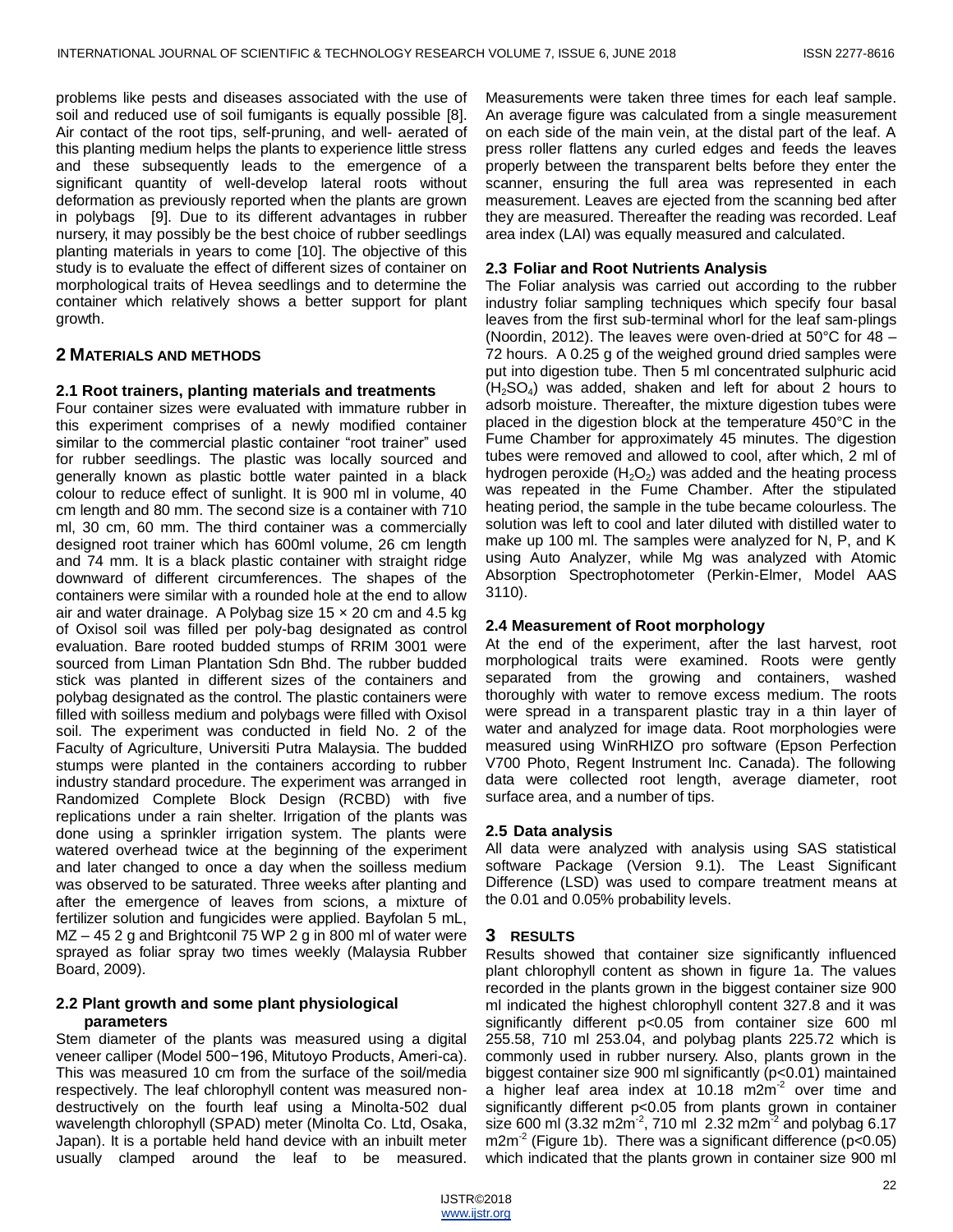4.21mm and 600 ml 4.44mm were significantly different from plants grown in polybag 3.04 mm (Figure 1c). This could have been due to growth inhibition caused by the bag limiting the plant's water and nutrients uptake for the plant part development.



*Figure 1a –d. Effect of different size of containers on chlorophyll content, leaf area index, stem diameter and shoot fresh weight.*

Mean values followed by the same letter on each figure are not significantly different at P < 0.05, based on least significant difference test (LSD). Vegetative traits like the shoot fresh weight, total fresh weight, total dry weight and root: shoot ratio (RSR) were significantly influenced by container size as shown in figure 1c. Shoot fresh weight (SFW) of the plants grown in the biggest container volume recorded the highest value 12.22 g/plant of SFW and significantly different from plants grown in other container sizes 600 ml, 710 ml and polybag which recorded 8.18 g/plant, 8.02 g/plant, and 9.46 g/plant respectively. Similarly, greatest total fresh weight (TFW) was related to the biggest container size 900 ml at (22.86 g/plant) and significantly different p<0.05 from plants grown in other container sizes 600 ml, 710 ml and polybag which recorded 12.99 g/plant, 600 ml 13.68 g/plant and polybag 13.14 g/plant as shown in figure 2a.The same scenario was observed with regards to total dry weight (TDW) whereby the same container size 900 ml recorded the highest value 4.87 g/plant and significantly different p<0.05 from plants grown in other container sizes figure 2b. Noticeably, similar values were recorded with no significant differences p>0.05 among other container sizes as 701 ml 3.56 g/plant, 600 ml 3.51 g/plant and polybag 3.39 g/plant respectively. Furthermore, the results indicated that the root-shoot ratio of the plants was significantly influenced p<0.05 with a highest value 0.34 recorded in the plants grown in the biggest container volume 900 ml indicating a significant relationship between shoot and root biomass in this container compared to other containers which recorded closer values whereby 701 ml recorded 0.22, 600 ml 0.15 and polybag 0.20 (Figure 2c). Root length as one of important root morphology was shown in figure 2d. The results showed that root length of plants grown in biggest container 900 ml significantly increased 2711.7 cm and significantly different from plants grown in container size 600 ml (1627.9 cm), 710 ml (1591.9 cm), and polybag plants (1089.6 cm). The effect of the various container sizes was presented in figure 5.



*Figure 2a –d. Effect of different size of containers on total fresh weight, total dry weight, root: shoot ratio and root length*

Mean values followed by the same letter on each figure are not significantly different at P < 0.05, based on least significant difference test (LSD).



*Figure 5. Effect of different size of root trainer on roots of rubber seedlings*

Some of the major nutrient elements required by rubber were analysed and presented in figure 3a - d. The results showed a higher concentration of leaf nitrogen content in the plants grown in container size 900 ml 3.90 % and significantly different from N concentration in plants grown in other container sizes whereby 600 ml 710 ml, and the polybag recorded 2.11 %, 2.82 % and 2.22 % N concentration respectively (Figure 3a). The concentration of N in the plants grown in the biggest container size could be related to the best vegetative growth of leaves as previously shown in total fresh weight and total dry weight biomass of the plants which had indicated an availability of the nutrient for the plant's growth due to adequate space for nutrient release. Higher concentration of leaf potassium content was recorded in plants grown in the smallest container size 600 ml at 0.82 % and significantly different p<0.05 from the leave of plants grown in 900 ml 0.60 %, 710 ml 0.64 % and polybag 0.69 % (Figure 3b).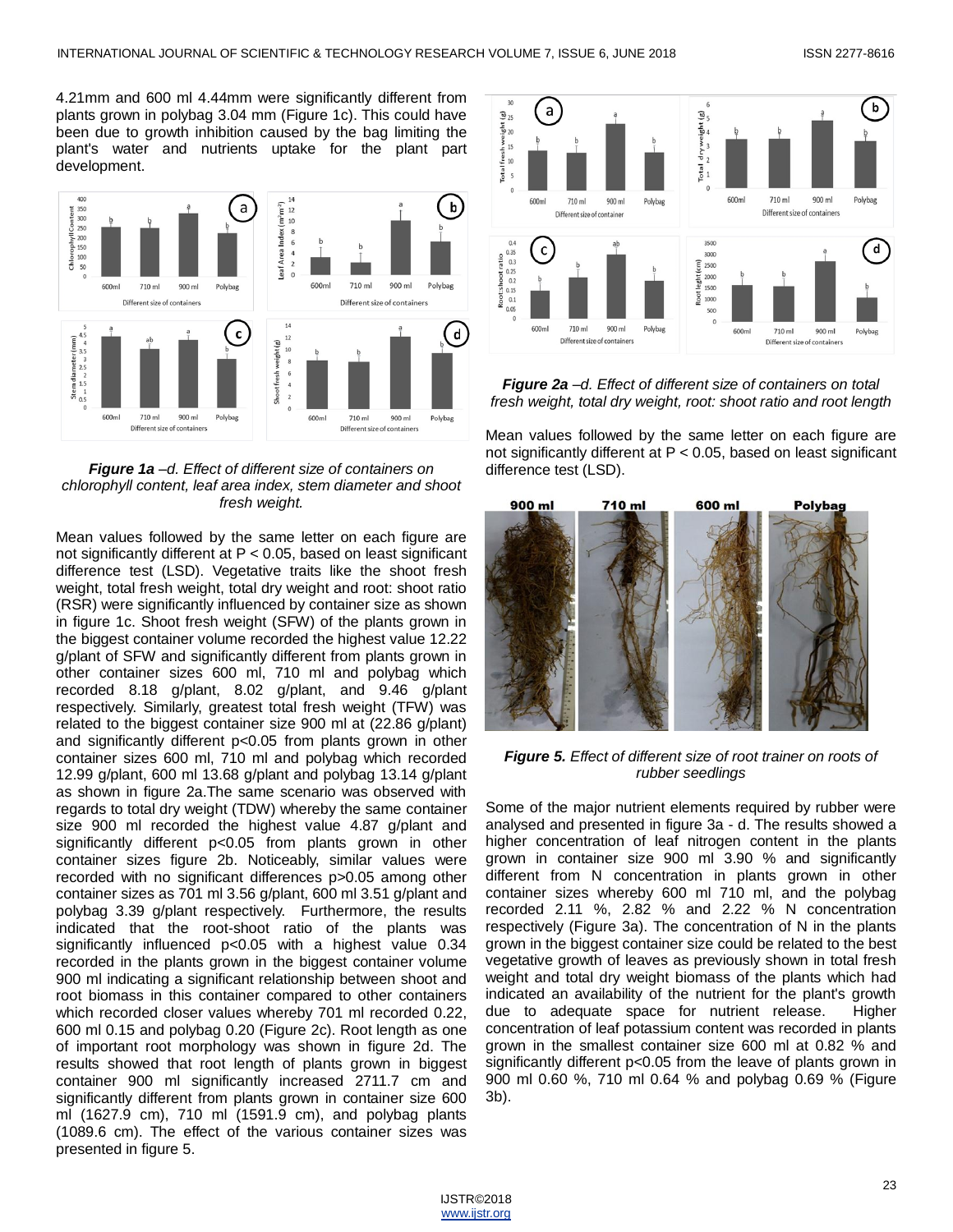

#### *Figure 3a –d. Effect of different size of containers on leaf nitrogen content, leaf potassium content, root nitrogen content and root calcium content*

Mean values followed by the same letter on each figure are not significantly different at P < 0.05, based on least significant difference test (LSD). The results indicated a concentration of nitrogen in plants grown in polybags at 2.79 % in the plant roots and it was significantly different p<0.05 from the plants grown in 600 ml (2.06 %). 710 ml (1.91 %), and 900 ml (1.64 %) as shown in figure 3c. There was a significant difference at p<0.01 in the concentration of Calcium content in the root of the plants grown in container size 900 ml (0.39 %), 710 ml and the polybag (Figure 3d).



*Figure 4a – b. Effect of different size of containers on leaf nitrogen content, leaf potassium content, root nitrogen content and root calcium content.*

Mean values followed by the same letter on each figure are not significantly different at P < 0.05, based on least significant difference test (LSD). There was a significant effect of container size on root average diameter except for the plants grown in the polybag. Plants grown in 900 ml (0.47 mm), 710 ml (0.39 mm) and 600 ml (0.49 mm) polybag were significantly different p<0.05 from plant grown in polybag Figure 4a. On the other hand, root number of tips were significantly affected by the container size 710 ml (70196) and significantly different at p<0.05 from root tips of plants grown in container size 900 ml, 600 ml and polybag Figure 4b.

#### **5 DISCUSSION**

Many studies had been conducted on the effect of container size or shape especially on planting stocks quality of vegetables and ornamentals plants. A relationship between seedling growth and container size has been generally

established [11]. But there are limited studies on the effects of container size on nursery trees like rubber (Hevea brasiliensis). In this study, different size of containers showed significant effects on growth of rubber budded stumps. Morphological traits especially fresh and dry biomasses of plants, as well as some root morphological traits, were significantly affected by various container sizes especially the biggest container size. This shows that containers used could impact rubber seedling growth. These results were supported by [12] who observed that biomass yield could increase by at least 43% under an increased size of container or times two of the small pot size because plants enjoy a favourable photosynthetic rate in relation to leaf area. The results indicated that various container sizes especially the biggest size significantly supported plant scion stem diameter and significantly different from plants grown in other container sizes. This is in agreement with a study conducted by [13] who reported that container size increases plant stem diameter depending on species of the tree seedlings and growing conditions. However, stem diameter has been identified as an essential part of rubber plant because it helps to determine the extent of plant maturity. It also determines the ability of the plant to support the extended crown of leaves [14]. This study is supported by findings by [15] who reported that containers of various sizes have advantages, however, the use of small pot size has been basically attributed to the resource control like the use of little soil and water. Appropriate delivery of the plant quality is equally possible where small or medium pot sizes are used [16]. However, biological constraints are one of the disadvantages, when small containers are used for research [12]. Also, in this study, the biggest container size significantly maintained high chlorophyll content than plants grown in smallest or smaller container size. Physiology of the plant grown in other containers might have been affected due to root restriction. This is supported by [17] who observed that when the root is negatively affected, it could cause physiology imbalanced like in the transpiration, stomatal and chlorophyll content. This could be attributed to internal water deficit due to the poor release of water. The results equally showed that only plants grown in the biggest container size recorded higher leaf area index (LAI). [18], reported that bigger container filled with nutrient-rich growing medium promotes  $CO<sub>2</sub>$  enrichment and significantly increases it during plant growth than smaller containers. Thereby, enhance gas exchange such as photosynthetic, stomatal and other leaf vegetative traits provided humidity and water stress factors are eliminated. More so, reduction of plant canopy could occur due to small container size due to root restriction. The results indicated a significant influence of the container size on plant biomass production like the fresh and dry weight was significantly influenced by the biggest container volume used in this study. Plant vegetative traits increase is correlated with bigger container size [19]. The biggest container volume significantly affected shoot fresh weight (SFW). This is supported by [20] who reported that plant vegetative weight like the shoot and root biomass increases in large container size than the smaller pot size because the former continuously supports plant growth while retardation may occur in small pot size as the growth increases. In addition, [21] observed that when compared to the small container sizes, crops like Red Sunset red have been successfully grown in large containers with better growth traits. However, [22] noted that species of plant responds differently with container size especially with regards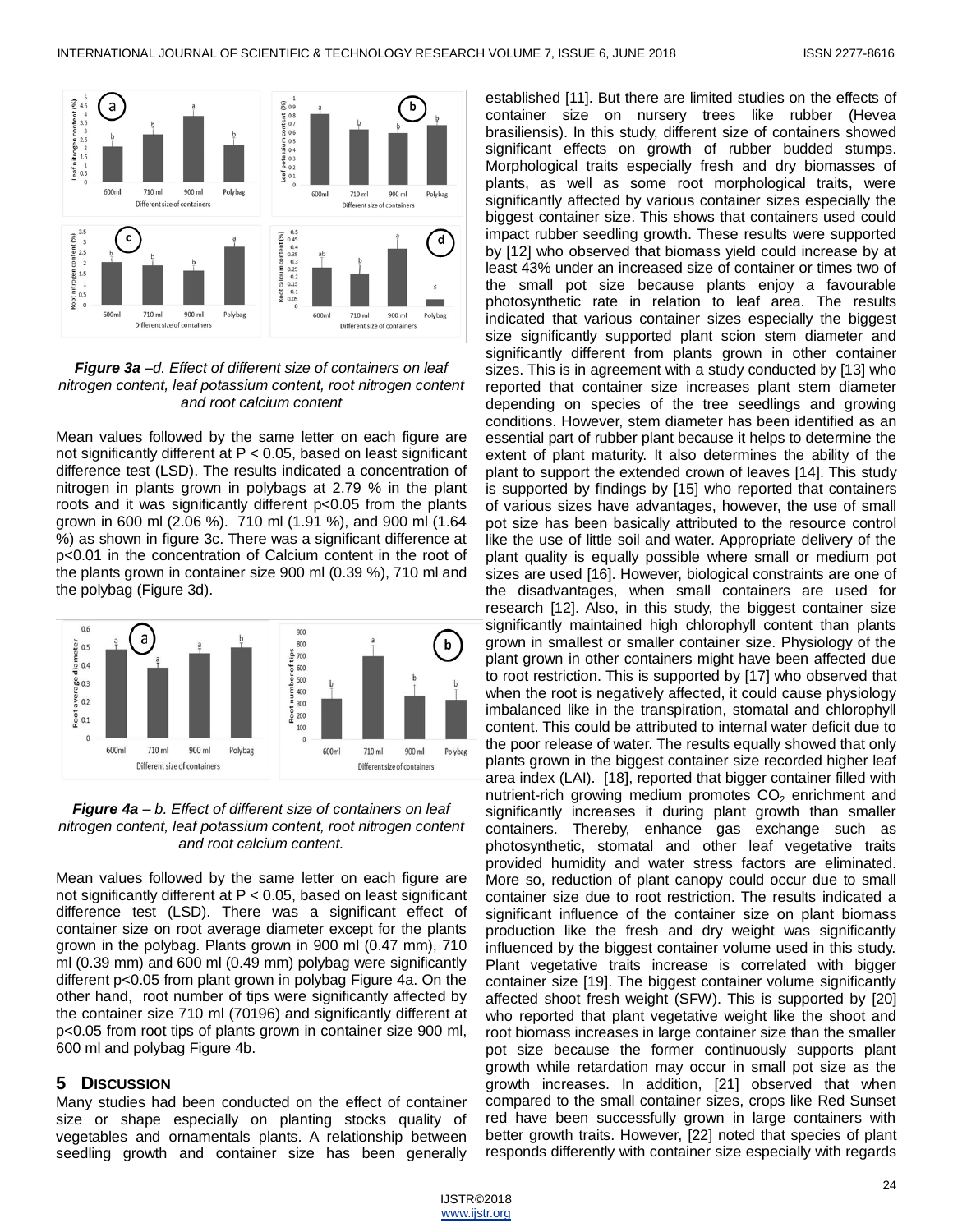to biomass distribution while in some species, it rather remains constant as the container changes. More so, in predicting the plant morphological development index and suitability of the seedlings for out planting, plant biomasses such as root dry weight, root/shoot ratio have been recommended in various studies for different plant species [23]. The same biggest container size maintained significant of the plant's total fresh and dry weight of plant biomasses. This could have been due to enough space provided by the bigger container for adequate root growth compared to smaller or medium containers which might have cause root restriction. [24], reported from the studies conducted on Avocado that bigger container maintains plant growth noticeable in leaf area, fresh and dry weight accumulation. This could due to increase in leaf conductance and  $CO<sub>2</sub>$  assimilation rate [25]. Root restriction by container size could lead to drastic reduction of plant dry matter yield but poor nutrients have not been frequently reported [26]. The results indicated only plants grown in the biggest container maintained significant rootshoot interaction noticeable in root: shoot ratio. This could be attributed to the adequate release of water and nutrients by root to shoot system due to unrestricted roots. This is in agreement with [27] on studies conducted on Peach Prunus persica (L.) Batsch showed that the plant experience rapid growth when a bigger container was used due to the internal regulation of root including the release of growth substances. Therefore, root restriction caused by small container negatively affects root-shoot interaction and overall plant growth while plants grown in bigger container apparently enjoy the existence of an equilibrium between water usage and plant growth increment moderated by the container capacity. However, [28], noted that root/shoot ratio would not be negatively affected by a container volume, where rooting volume is well coordinated by root and shoot growth. Furthermore, results of this study showed the significant concentration of N and K in leaves of plants grown in biggest and smallest plastic container size. On the other hand, McConnaughay [29] reported that irrespective of container size, high nutrient concentrations could occur with the help of  $CO<sub>2</sub>$  inducement because various container aids  $CO<sub>2</sub>$ responses of plant noticeable in total biomass. On the other hand, the results indicated the high significant concentration of N concentration in roots of plants grown in polybag while Ca concentration was noticed in the root of the plants grown in the biggest plastic container and smallest container. The N concentration in polybag could be attributed to the soil used. [30], reported that poor release of water due to compaction or drought could be related to the poor release of nutrients. Thus, nutrient elements like nitrogen could be held in the soil or plant root. Its negative effect is noticed in poor photosynthetic rate noticeable in plant shoot biomass. Therefore, it appeared that the N was held in the root of the plants grown in the polybag due to inhibitory activity of the roots as soilless nutrient availability did not translate into other vegetative growth of the plants grown in the polybag. Effective nutrient supply in the nursery is important to aid maturation and vegetative growth of rubber seedlings, as well as reduce cost of production [31]. Most importantly it is needed for immature rubber to boost its vegetative growth and yield in later stage [32]. The results indicated that only biggest container size significantly affected roots length of the plants. This could have been due to the depth of the container among other characteristics. [33], reported that root system could be

determined by container depth especially rooting length, and thus determines plant growth vigour. All the containers except polybag significantly impact root average diameter. Reduction of the root in small containers and bag could be contributed by poor growth factors like poor water drainage in the bag. This is supported by [34] who reported that water dries out quickly in the small container due to its reduced total water holding capacity and its extreme levels increase root mass fraction (RMF).

# **6 CONCLUSIONS**

The newly introduced biggest container size 900ml remarkably supported plant growth and morphological traits of the rubber (Hevea brasiliensis), most importantly the growth traits like stem diameter and leaf area index (LAI). Biomass production like total fresh and dry weight and the root-shoot ratio (RSR) significantly improved under for the plants grown in the biggest container size. The container dimensions allow extensions of different root patterns as the plant's growth progresses. However, improvement of the container may be required from time-to-time for standardization and for further use in the commercial nursery. Noticeable, the bag (control) used in the study which is commonly used encouraged strangulation and distortion of the plant roots. The lateral roots penetrated the bag earlier (after two months) and grew out which could lead to root causalities when moving the plant from nursery site to the field and this causes the retarded growth of plants and its severe levels may cause the complete death of the plants.

## **ACKNOWLEDGEMENTS**

The authors would like to thank University Putra Malaysia for the post-graduate grant and the Ministry of Science, Technology and Innovation, Malaysia for the research grant, Grant Round Scheme (GP-IPS), No 2015/9458500 in supporting the research study.

# **REFERENCES**

- [1] Soman TA, Saraswathyamma CK. (1999). Root trainer nursery for Hevea. Indian J of Natural Rubber Research. 12: 17-22.
- [2] Ginwal HS, Rawat PS, Sharma S, Bhandari AS, Krishnan C, Shukla PK. 2001. Standardization of proper volume/size and type of root trainer for raising Acacia nilotica seedlings: nursery evaluation and field trial. Indian Forester. 127: 920-928.
- [3] Arp WJ. 1991. Effects of source-sink relations on photosynthetic acclimation to elevated CO2. Plant, Cell and Envir. 14: 869–875.
- [4] Bar-Tal A, Pressman E. 1996. Root restriction and potassium and calcium solution concentrations affect drymatter production, cation uptake, and blossom-end rot in greenhouse tomato. J of the American Society for Horti Sci. 121: 649–655.
- [5] Nagel KA, Putz A, Gilmer F, Heinz K, Fischbach A, Pfeifer J, Dimaki C. 2012. Growscreen-Rhizo is a novel phenotyping robot enabling simultaneous measurements of root and shoot growth for plants grown in soil-filled rhizotrons. Functional Plant Biology. 39: 891–904.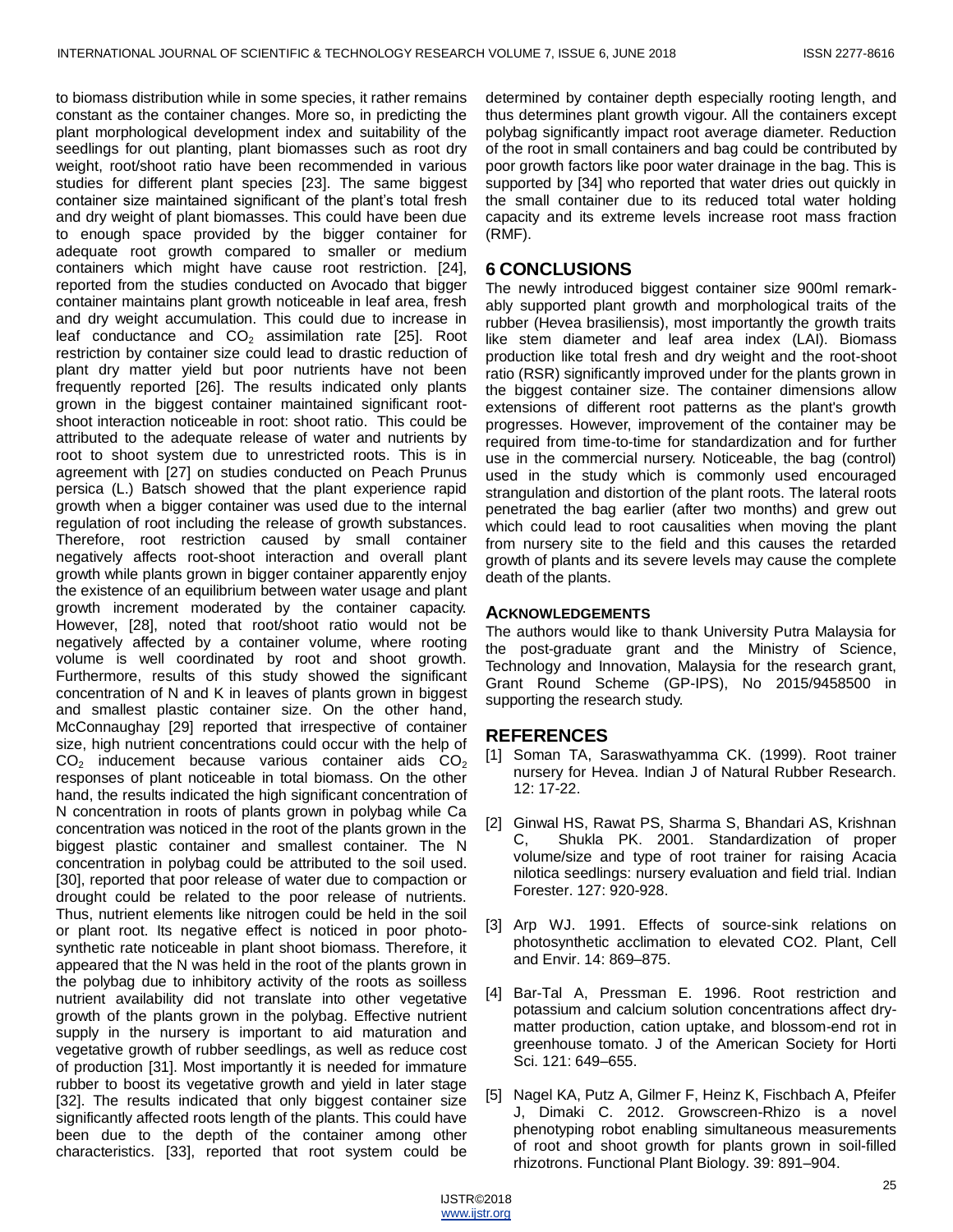- [6] Fusseder A. (1987). The longevity and activity of the primary root of maize. Plant and Soil. 101: 257–265.
- [7] Soman TA, Mydin KK, Jacob J. (2013). Root trainer planting technique for Hevea- A review. Rubber Science. 26: 175-187.
- [8] Salisu M.A, Noordin WD, Sulaiman Z, Halim, RA. (2017). Influence of soilless potting media on growth and vegetative traits of immature rubber (Hevea brasiliensis mull. Arg.). Bangladesh Journal of Botany. 46: 451-457.
- [9] Adekunle SM. (2014). Influence of fertilizer rates on growth of selected immature rubber (Hevea brasiliensis Muell. arg) clones grown on two soil series. [Master's thesis]. UPM, Serdang: Universiti Putra Malaysia, Malaysia.
- [10] Soman TA, Mydin KK, Jacob J. (2013). Root trainer planting technique for Hevea- A review. Rubber Science. 26: 175-187.
- [11] Dominguez-Lerena S, Sierra NH, Manzano IC, Bueno LO, Rubira JP, Mexal JG. 2006. Container characteristics influence Pinus pinea seedling development in the nursery and field. Fore Ecolo and Manag. 221: 63-71.
- [12] Poorter, H., Fiorani, F. Stitt, M. Schurr, U. Finck, A., Gibon, Y. Tardieu, F. (2012). The art of growing plants for experimental purposes: a practical guide for the plant biologist. Functional Plant Biology 39: 821–838.
- [13] Wang J, Letham DS. Cornish E, Stevenson KR. (1997). Studies of cytokinin action and metabolism using tobacco plants expressing either the ipt or the GUS gene controlled by a chalcone synthase promoter. I. Developmental features of the transgenic plants. Functional Plant Biology. 24: 661-672.
- [14] Malaysia Rubber Board. (2009). Rubber plantation and processing technologies. Kuala Lumpur (KL): MRB.
- [15] Jackson RB, Canadell J, Ehleringer JR, Mooney HA, Sala OE, Schulze ED. (1996). A global analysis of root distributions for terrestrial biomes. Oecologia. 108: 389– 411.
- [16] Kharkina TG, Ottosen C, Rosenqvist E. (1999). Effects of root restriction on the growth and physiology of cucumber plants. Physiologia Plantarum. 105: 434–441.
- [17] Tschaplinski TJ, Blake TJ. (1985). Effects of root restriction on growth correlations, water relations and senescence of alder seedlings. Physiologia Plantarum. 64: 167-176.
- [18] Sage RF. (1994). Acclimation of photosynthesis to increasing atmospheric  $CO<sub>2</sub>$ : the gas exchange perspective. Photosynthesis research. 39: 351-368.
- [19] Keever GJ, GS, Cobb. (1987). Container production bed mulch effects on media temperatures and growth of ‗Hershey' and red azalea. Horticulturae Sci. 19: 439-441.
- [20] Cantliffe DJ. (1993). Pre-and postharvest practices for improved vegetable transplant quality. HortTechn. 3: 415– 418.
- [21] Newby A, Fare DC. 2001. Maple growth affected by container and liner size. In: SNA 2001. Proceedings Southern Nursery Association Research Conference p. 113-116.
- [22] Dubik SP, Krizek DT, Stimart DP. (1990). Influence of root zone restriction on mineral element concentration, water potential, chlorophyll concentration, and partitioning of assimilate in spreading euonymus (E. Kiautschovica Loes. "Sieboldiana"). J of Plant Nutr, 13: 677–699.
- [23] Marques VB, De Paiva HN Gomes JM, Neves JCL. (2006). Effects of nitrogen sources and levels on the growth of sabia´ (Mimosa caesalpiniaefolia Benth.) seedlings. Scietia Forestalis For. Sci. 71: 77–85.
- [24] Vizzotto G, Lain O, Costa G. (1993). Root restriction and photosynthetic response in a peach rootstock. HortScience. 28: 556-556.
- [25] Rieger M, Marra F. (1993). Responses of young peach trees to root confinement. Horticulture Science. 28: 527.
- [26] Peterson, T. A., Krizek, D. T. (1992). A flow-through hydroponic system for the study of root restriction. Journal of plant nutrition, 15: 893-911.
- [27] Richards D, Rowe RN. (1977). Effects of root restriction, root pruning and 6-Malaysiabenzylaminopurine on the growth of peach seedlings. Annals of Botany 41: 729-740.
- [28] Robbins NS, Pharr DM. (1988). Effect of restricted root growth on carbohydrate metabolism and whole plant growth of Cucumis sativus L. Plant Physiology 87: 409- 413.
- [29] McConnaughay KDM, Berntson GM, Bazzaz FA. (1993). Limitations to CO2-induced growth enhancement in pot studies. Oecologia. 94: 550-557.
- [30] Fenta BA, Driscoll SP, Kunert KJ, Foyer CH. (2012). Characterization of Drought‐Tolerance Traits in Nodulated Soya Beans: The Importance of Maintaining Photosynthesis and Shoot Biomass under Drought‐Induced Limitations on Nitrogen Metabolism. J of Agrono and Crop Sci. 198: 92-103.
- [31] Saufe, N. A., Sulaiman, Z., Adekunle, S. M., Samad, M. Y. A., Yusoff, M. M. (2018). Influence of Different Rates of Nitrogen (N) and Phosphorus (P) Fertilizers on Growth and nutrient use efficiency of Hevea brasiliensis. European Journal of Engineering Research and Science, 3(3), 53-57.
- [32] Salisu M, Daud N, Ahmad, I. (2013). Influence of fertilizer rates and soil series on growth performance of natural rubber ('Hevea brasiliensis') latex timber clones. Australian Journal of Crop Science, 7: 1998-2004.